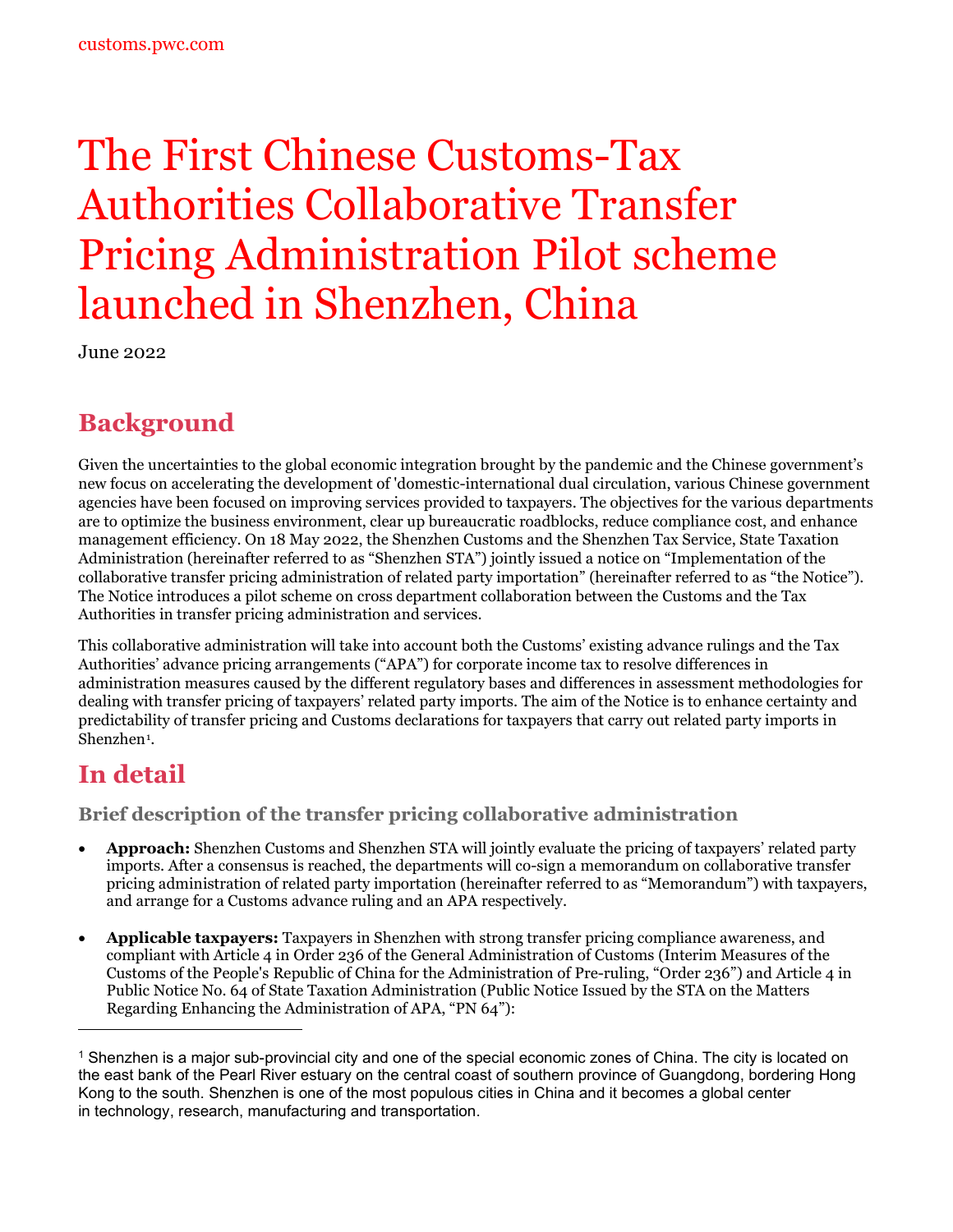- $\checkmark$  Taxpayers registered as overseas business companies with Customs for carrying out actual import and export activities.
- $\checkmark$  The amount of annual related party transactions has exceeded RMB 40 million for the previous consecutive three years.
- **Applicable period:** Three years. The collaborative arrangement will automatically expire after the expiration date. Taxpayers may apply to the Customs and the Tax Authorities for renewal within 90 days of the expiration date.
- **Department:** The Shenzhen Customs department responsible is the Comprehensive Business Department of Customs (Customs in the taxpayers territory). The Shenzhen STA department responsible is the Comprehensive Business Department of the Fourth Branch, Shenzhen STA (hereinafter referred to as "the two departments")
- **Process:** The work mainly includes four stages: application and acceptance; evaluation and negotiation; memorandum signing; and memorandum execution. The main procedures and documents required at each stage are shown in the figure below:



In addition, the Notice also provides the "Application Form of Collaborative Administration (template)" and "Collaborative Administration Memorandum (template)", which provide further guidance on implementation measures for the scope of application, period of application, requirements for price adjustment, enforcement of supervision, and dispute resolution.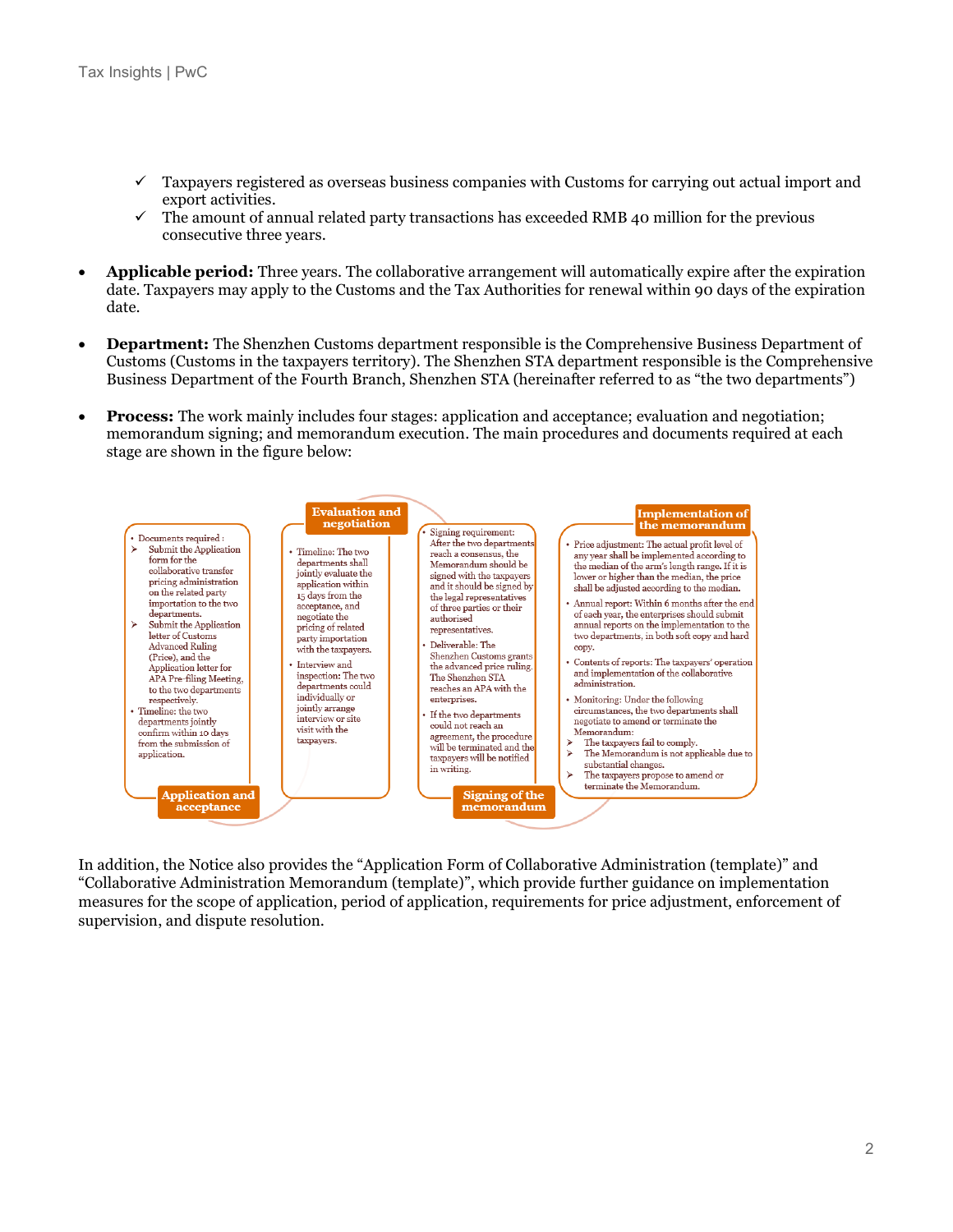**Application form of collaborative** administration (template)

- Basic information of the applicant, including name, address, contact person, business scope, etc
- Overview of the reasons for applying for collaborative administration, including the fact description, the applicant's aim, the applicant's point of view and regulatory basis
- Applicant's declaration
- List of appendices

**Collaborative Administration Memorandum (template)** 

- $\bullet$ **General definition**
- Scope of application
- Period of application
- Key assumptions
- Transfer pricing methods and Customs valuation methods
- Price adjustments
- Annual report
- Validity of the memorandum
	- Dispute resolution
	- $\bullet$ Confidentiality obligations
	- and responsibilities
	- Commencement, amendment and termination
	- Supplementary articles
	- Appendices
		- (1) Details of advanced pricing arrangement
		- (2) Details of custom advanced ruling on price

#### **Our observations**

#### $\blacktriangleright$ Solutions to reconcile gaps in price determination between the Customs and the Tax Authorities and the corresponding double taxation issues

In the past, when dealing with transfer pricing of related party imports, it was difficult for taxpayers to obtain approval from the Customs and the Tax Authorities at the same time. Customs normally focus on whether the import price is lower than the fair market level, which could result in under-payment of customs duties, valueadded taxes etc. On the other hand, the Tax Authorities would focus on whether the import price is higher than the arm's length standard, which would lead to erosion of the corporate income tax base. The divergent viewpoints may cause potential issues of double price recognition and double taxation. The Notice, for the first time, introduces a collaborative administration between the Customs and the Tax Authorities, and provides solutions to the aforementioned issues to applicable taxpayers via the cross departmental collaboration.

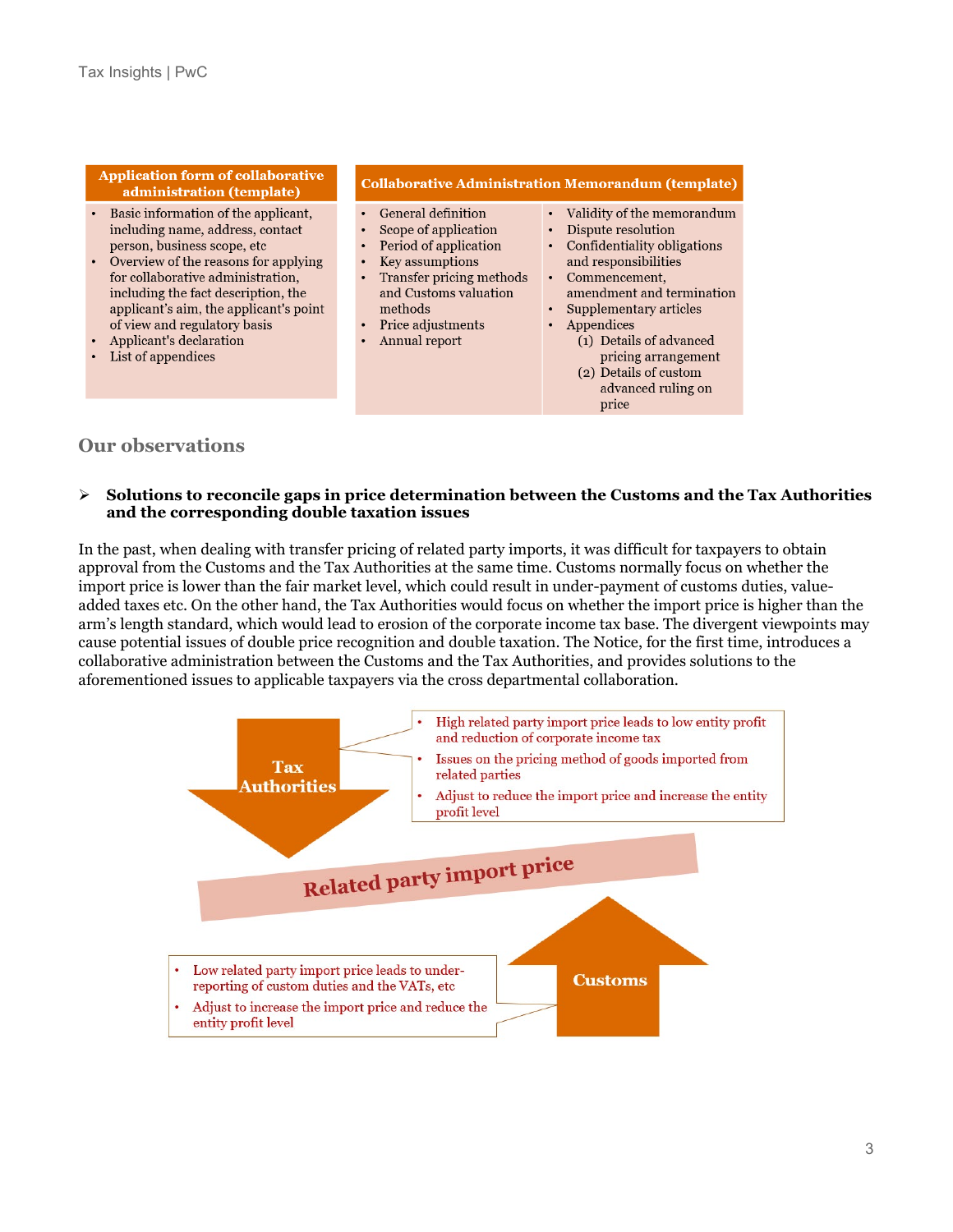#### **Deepening the Customs' advanced ruling practice and enhancing the efficiency of APA**

Order 236, effective since February 2018, provides taxpayers with the possibility of simplifying the process, improving efficiency for Customs clearance, and facilitating understanding of the Customs policy and other tax related matters in advance. However, in the past it has been uncommon to see "quantitative" reviews of related party import prices and the relevant advance ruling being reached. This Shenzhen collaborative transfer pricing administration pilot scheme provides quantitative and enforceable advance ruling measures, through discussion between the Tax Authorities and Customs, on the basis of Customs' existing advanced ruling practice. The collaborative administration facilitates resolution of customs-related issues that taxpayers may face when dealing with related party transactions.

The Public Notice on "Matters Regarding the Application of the Simplified Procedures of Unilateral APA", issued by the STA in July 2021 simplifies the application procedures (from 6 stages to 3 stages) and shortens the processing time (the Notice of Tax Related Issues will be delivered within 90 days, the analysis and evaluation will be completed within 6 months) based on the existing standard APA procedures, providing more efficient tax services to taxpayers. With the collaborative transfer pricing administration delivered by both the Customs and the Tax Authorities, the Notice will provide broader transfer pricing certainty to boost and improve the application efficiency of an APA (especially simplified procedures of unilateral APAs).

#### **Promotion of mutual understanding between the Customs and Tax Authorities on transfer pricing methodologies**

In recent years, following increasingly frequent communication between the Customs and the Tax Authorities, both parties have developed a better understanding of the price evaluation methods used by their counterparts. Based on the recent dialogue between taxpayers and the Customs, we also observed that Customs have developed a deeper understanding of transfer pricing principles and methodologies. Customs have become increasingly flexible when applying Customs' evaluation methods in reviewing taxpayers' transfer pricing policies, acknowledging that the taxpayers may adopt other reasonable transfer pricing methods (such as TNMM, PSM, etc.) according to the nature of their related party transactions. We hope that the collaborative transfer pricing administration pilot scheme will further promote a mutual understanding of the evaluation methods between the Customs and Tax Authorities, narrow the gaps in rules, and reduce the transfer pricing compliance risk of taxpayers in these two areas.

#### **Fulfilment of foreign exchange compliance requirement during transfer pricing adjustment**

Whenever taxpayers make a transfer pricing adjustment, there are practical issues related to the foreign exchange compliance. On 19 January 2021, the State Administration of Foreign Exchange ("SAFE") issued the "Question & Answers regarding Foreign Exchange Administration for Service Trade (II)" (hereinafter referred to as "SAFE Q&A"), is the first to clarify the foreign exchange cash in-flows and out-flows in the transfer pricing adjustment from a policy perspective. For actual and legitimate transfer pricing adjustments (e.g. backed by written notice issued by the Tax Authorities or Customs for transfer pricing adjustment), the foreign exchange cash in-flows and out-flows can be handled under the terms of the original trades. The collaborative transfer pricing administration in the Notice will provide written documents to the applicable taxpayers issued by the Tax Authorities and the Customs (e.g. memorandum of collaborative administration, advanced ruling on price by the Shenzhen Customs, APA signed between the Shenzhen STA and taxpayers). This will make it easier for taxpayers to meet the foreign exchange compliance requirement when making the necessary transfer pricing adjustments (e.g. the profit level needs to be adjusted according to the median of arm's length range, as implemented in the Memorandum).

#### **Radiation effect of the Shenzhen pilot scheme**

For now, the Notice is only applicable to taxpayers in jurisdictions covered by Shenzhen Customs and Shenzhen STA. In the meantime, for detailed considerations on how the customs valuation practice can be fully integrated to the transfer pricing methods from technical perspectives (e.g. applicability of the transfer pricing methods other than TNMM, flexibility on adopting arm's length range for taxpayers with multi-product categories), the two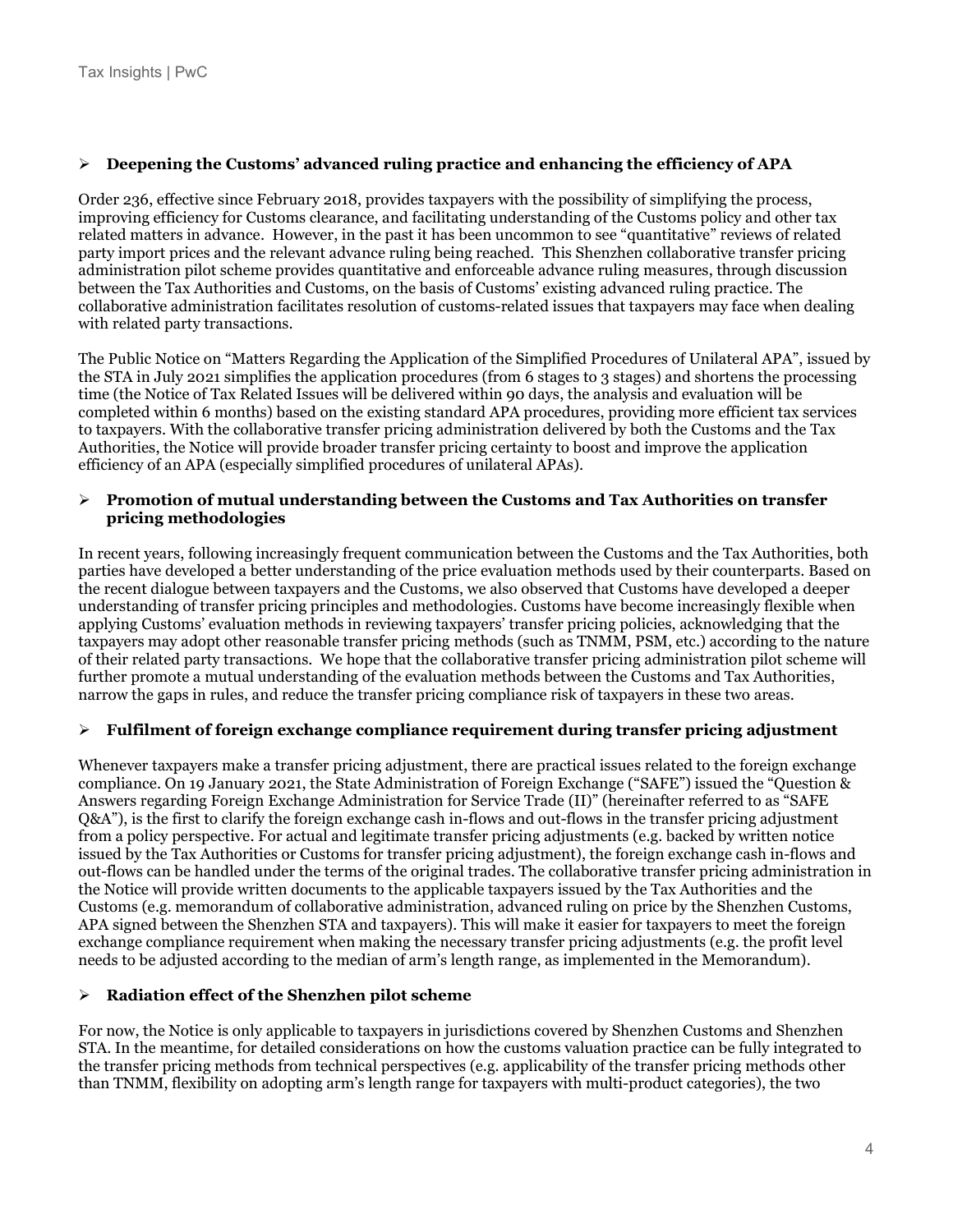departments and taxpayers will still need to further discuss and explore based on actual situations faced by taxpayers.

As the Notice is first launched in Shenzhen, we look forward to seeing how this will set a precedent and how it may be launched in other regions of China in the future.

### **Our recommendations**

As the first collaborative administration between the Customs and the Tax Authorities, the Notice improves compliance certainty and management efficiency for taxpayers. The Notice opens a precedent for the coordinated governance of the Customs and Tax Authorities on transfer pricing of related party imports, and puts forward higher compliance requirements for taxpayers. We suggest that taxpayers actively evaluate the impact of the Notice, and respond effectively according to their own situations and business plans in the future.

#### - **Shenzhen taxpayers: Take advantage of the policy and evaluate the application of collaborative administration**

The collaborative administration in the Notice provides tools to improve transfer pricing certainty. We suggest Shenzhen taxpayers (especially those that have imports as their main related party transactions, those who were requested by the Customs or the Tax Authorities to make transfer pricing adjustments, and those who plan to apply for APA or advanced ruling on prices) to:

- $\checkmark$  Consider the applicability and feasibility for applying for the collaborative administration, and evaluating the advantages in application and potential impact from a Customs and tax perspective.
- $\checkmark$  Take advantage of the policy and formulate practical application plans and strategies for future negotiation with the Customs and Tax Authorities.
- $\checkmark$  Seek assistance from external experts, if necessary, to effectively promote the application, negotiation, and subsequent implementation.

We anticipate the following taxpayers in Shenzhen would benefit from the Notice:

- $\checkmark$  Those wholesale or retail distributors in the retail and consumer industry who import products from overseas related parties; and
- $\checkmark$  Those manufactures who import raw materials and components from overseas related parties and sell finished products in the domestic market.

#### - **Other taxpayers: Review the compliance status and plan for certainty improvement in cross-border related party transactions**

The collaborative administration pilot scheme in Shenzhen will potentially impact cooperation between the Customs and Tax Authorities in other regions and similar policies may be enacted in the future. We suggest other taxpayers to consider:

- $\checkmark$  Reviewing their related party transaction arrangements, mitigating transfer pricing risks from both the Customs and tax perspective.
- $\checkmark$  Paying attention to the future development of the collaborative administration scheme, and maintaining positive communication with local Customs and Tax Authorities.
- $\checkmark$  Planning in advance for the improvement of certainty in cross-border related party transactions.